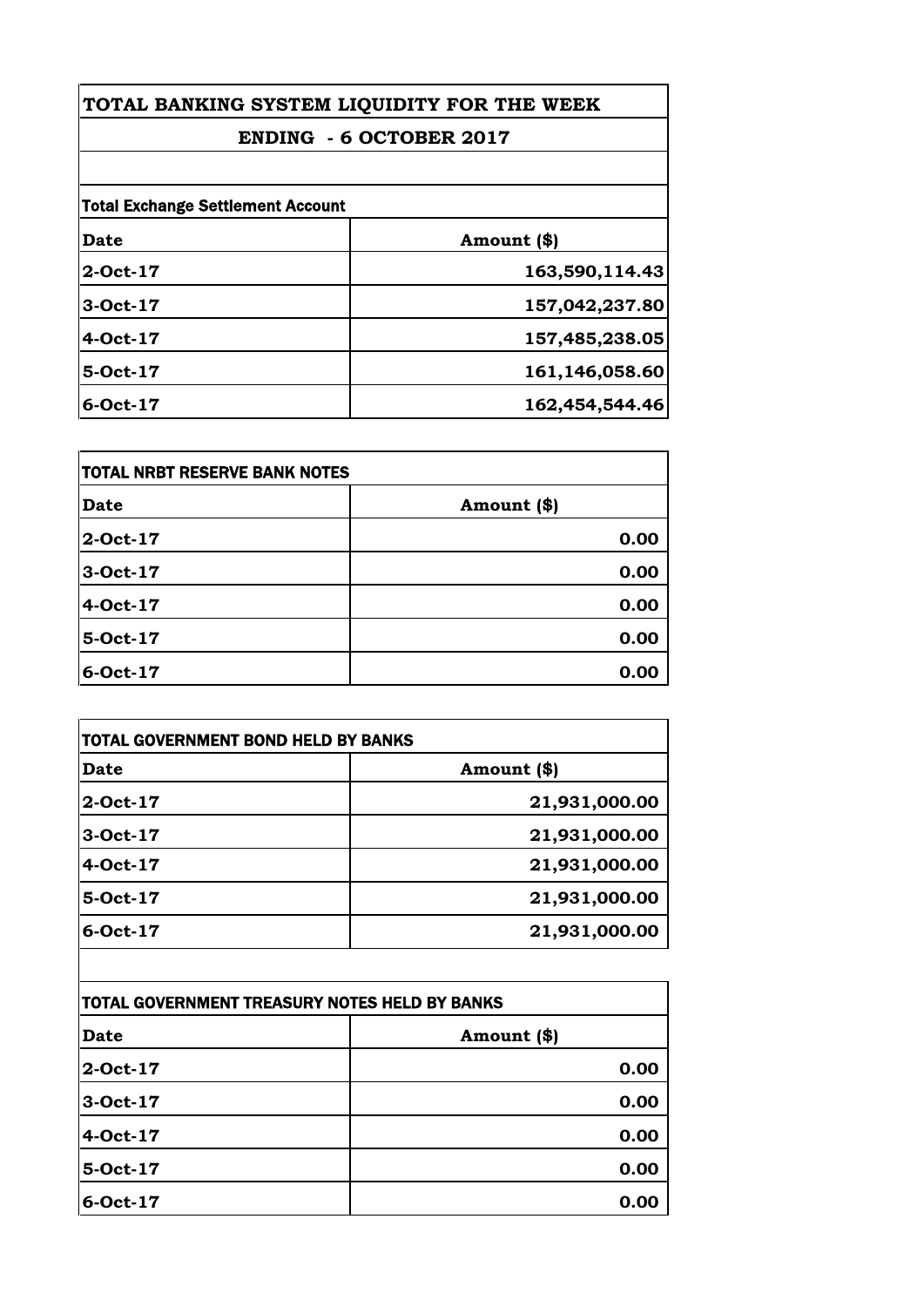# **ENDING - 13 OCTOBER 2017**

| <b>Total Exchange Settlement Account</b> |                   |
|------------------------------------------|-------------------|
| Date                                     | Amount (\$)       |
| 9-Oct-17                                 | 163,311,317.17    |
| 10-Oct-17                                | 163,438,282.85    |
| 11-Oct-17                                | 163, 146, 519. 10 |
| 12-Oct-17                                | 164,865,826.28    |
| 13-Oct-17                                | 165,926,814.72    |

| <b>TOTAL NRBT RESERVE BANK NOTES</b> |             |
|--------------------------------------|-------------|
| <b>Date</b>                          | Amount (\$) |
| 9-Oct-17                             | 0.00        |
| 10-Oct-17                            | 0.00        |
| 11-Oct-17                            | 0.00        |
| 12-Oct-17                            | 0.00        |
| 13-Oct-17                            | 0.00        |

| Date      | Amount (\$)   |
|-----------|---------------|
| 9-Oct-17  | 21,931,000.00 |
| 10-Oct-17 | 21,931,000.00 |
| 11-Oct-17 | 21,931,000.00 |
| 12-Oct-17 | 21,931,000.00 |
| 13-Oct-17 | 21,931,000.00 |

| TOTAL GOVERNMENT TREASURY NOTES HELD BY BANKS |             |
|-----------------------------------------------|-------------|
| Date                                          | Amount (\$) |
| 9-Oct-17                                      | 0.00        |
| 10-Oct-17                                     | 0.00        |
| 11-Oct-17                                     | 0.00        |
| 12-Oct-17                                     | 0.00        |
| 13-Oct-17                                     | 0.00        |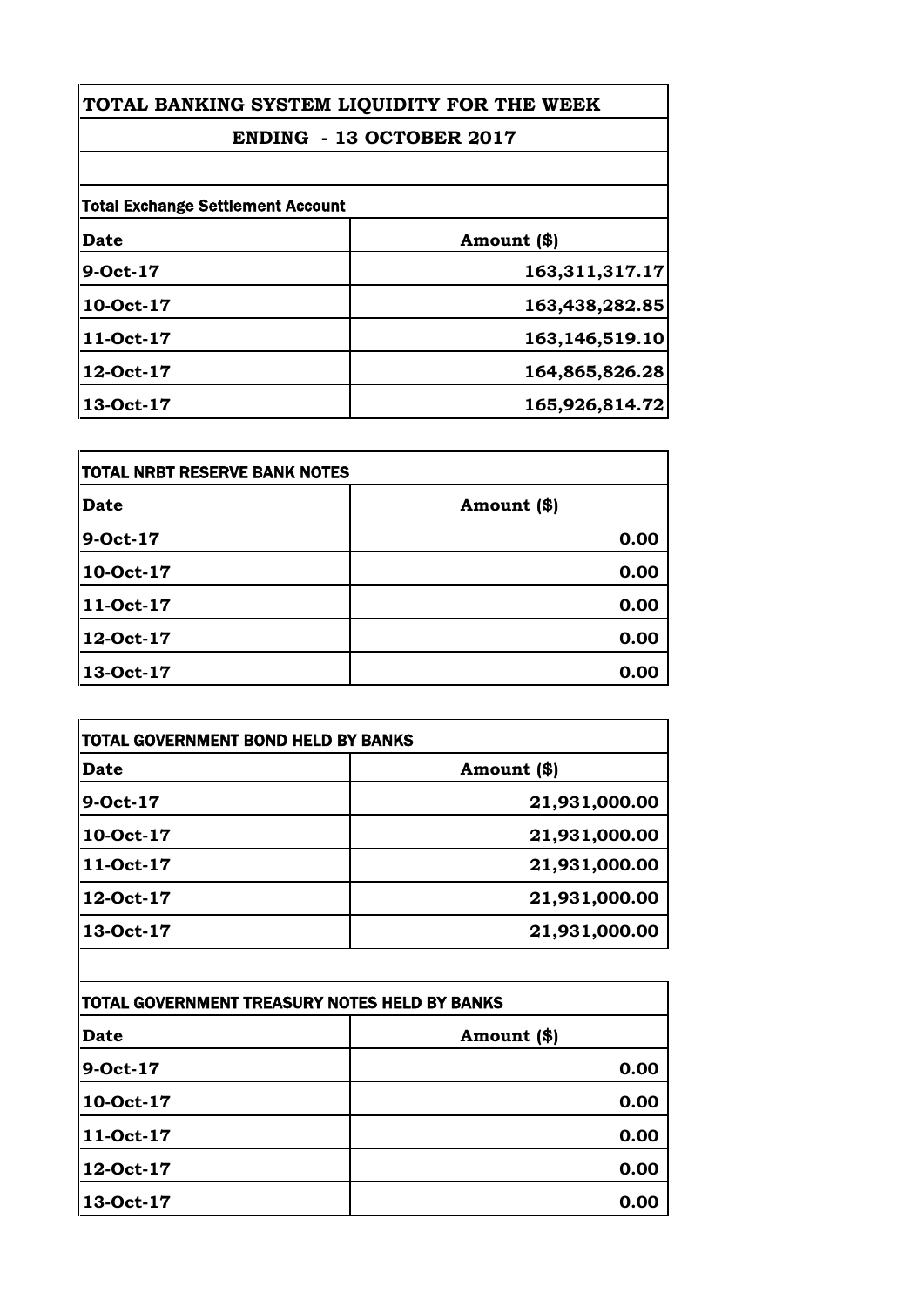# **ENDING - 20 OCTOBER 2017**

| <b>Total Exchange Settlement Account</b> |                |
|------------------------------------------|----------------|
| <b>Date</b>                              | Amount (\$)    |
| 16-Oct-17                                | 165,865,943.92 |
| 17-Oct-17                                | 165,466,527.75 |
| 18-Oct-17                                | 165,265,699.12 |
| 19-Oct-17                                | 167,755,797.70 |
| 20-Oct-17                                | 166,859,423.54 |

| <b>TOTAL NRBT RESERVE BANK NOTES</b> |             |
|--------------------------------------|-------------|
| <b>Date</b>                          | Amount (\$) |
| 16-Oct-17                            | 0.00        |
| 17-Oct-17                            | 0.00        |
| 18-Oct-17                            | 0.00        |
| 19-Oct-17                            | 0.00        |
| 20-Oct-17                            | 0.00        |

| Date      | Amount (\$)   |
|-----------|---------------|
| 16-Oct-17 | 21,931,000.00 |
| 17-Oct-17 | 21,931,000.00 |
| 18-Oct-17 | 21,931,000.00 |
| 19-Oct-17 | 21,931,000.00 |
| 20-Oct-17 | 21,931,000.00 |

| TOTAL GOVERNMENT TREASURY NOTES HELD BY BANKS |             |
|-----------------------------------------------|-------------|
| Date                                          | Amount (\$) |
| 16-Oct-17                                     | 0.00        |
| 17-Oct-17                                     | 0.00        |
| 18-Oct-17                                     | 0.00        |
| 19-Oct-17                                     | 0.00        |
| 20-Oct-17                                     | 0.00        |